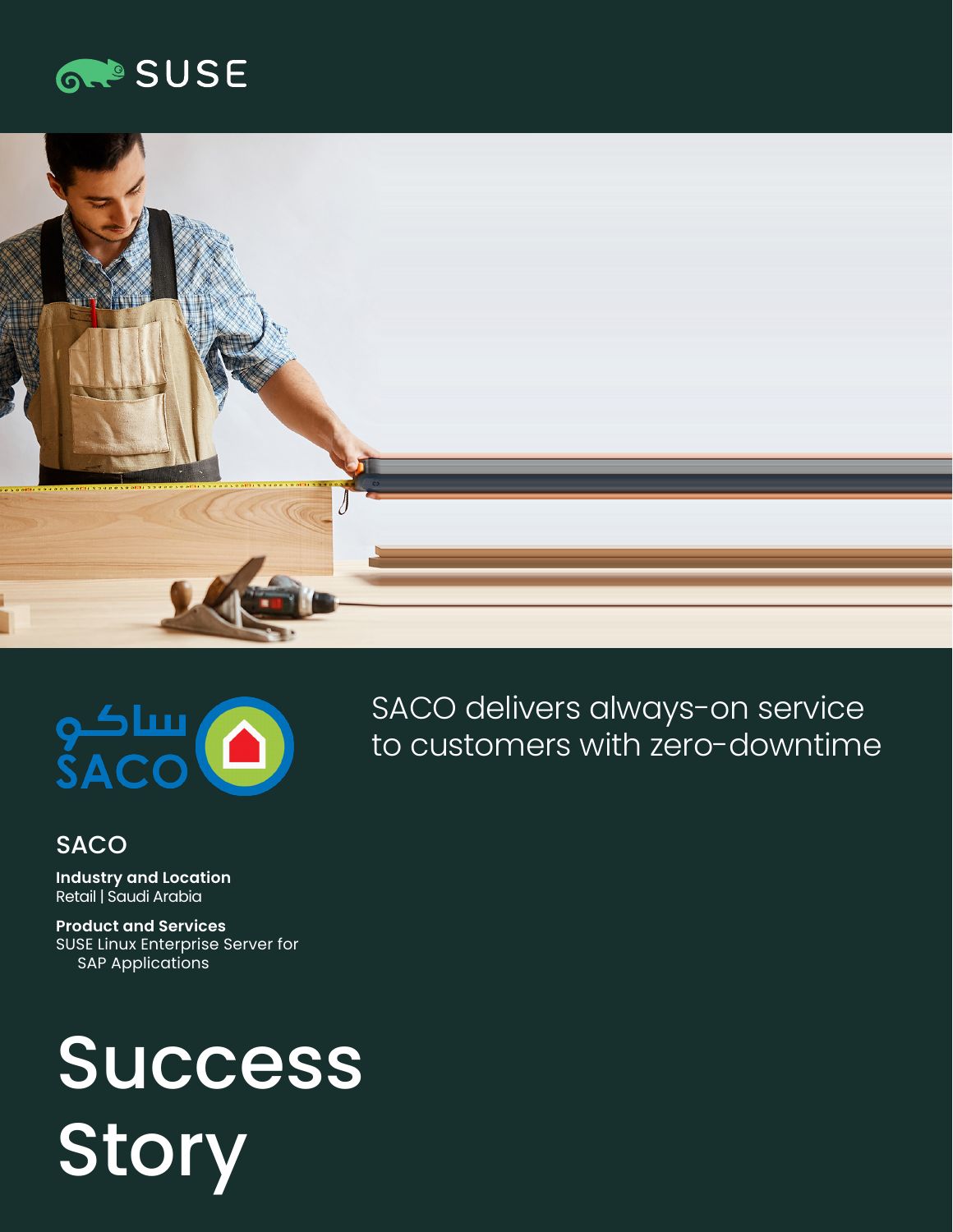

#### At-a-Glance

Saudi Company for Hardware (SACO) operates 27 retail outlets throughout Saudi Arabia and is looking to expand further. To achieve this, the company needs strong, scalable IT infrastructure to support its business-critical operations, so it migrated its SAP solutions to SUSE® Linux Enterprise Server (SLES) for SAP Applications. With the new operating system in place, SACO benefits from a single, easily contactable source of support and zero downtime to date  $-$  providing a stable platform for further growth.



#### **Overview**

Established in 1985, SACO is a pioneer in the hardware retail and wholesale business, and it is the largest total-solution home improvement superstore in Saudi Arabia. SACO has the buying power to import the best quality merchandise from all over the world, from electrical appliances to furniture, which it sells at affordable prices.

SACO employs 1,500 people and operates 27 retail outlets in 15 cities throughout Saudi Arabia, providing over 45,000 different products. In addition, wholesale offices are supported by professional salespeople offering comprehensive services directly to customers.

#### **Challenge**

SACO's IT systems are crucial to the smooth running of its business, from

managing product distribution to processing customer payments. However, as the retailer looked to expand throughout the Middle East, SACO decided it was time to upgrade its IT infrastructure.

Ibrahim Mahmoud, IT director at SACO, says: "Our SAP applications are vital to our company, for everything from finance to HR. If our SAP solutions are down, then our business is down  $-$  the stores, the offices, the distribution warehouses.

"We knew we needed a stable, scalable platform for our business-critical SAP applications that we could rely on, both now and in the future as we grow; you can't build a big building without strong pillars and proper infrastructure."

SACO sought the right platform for its IT systems that would provide a stable foundation for future expansion.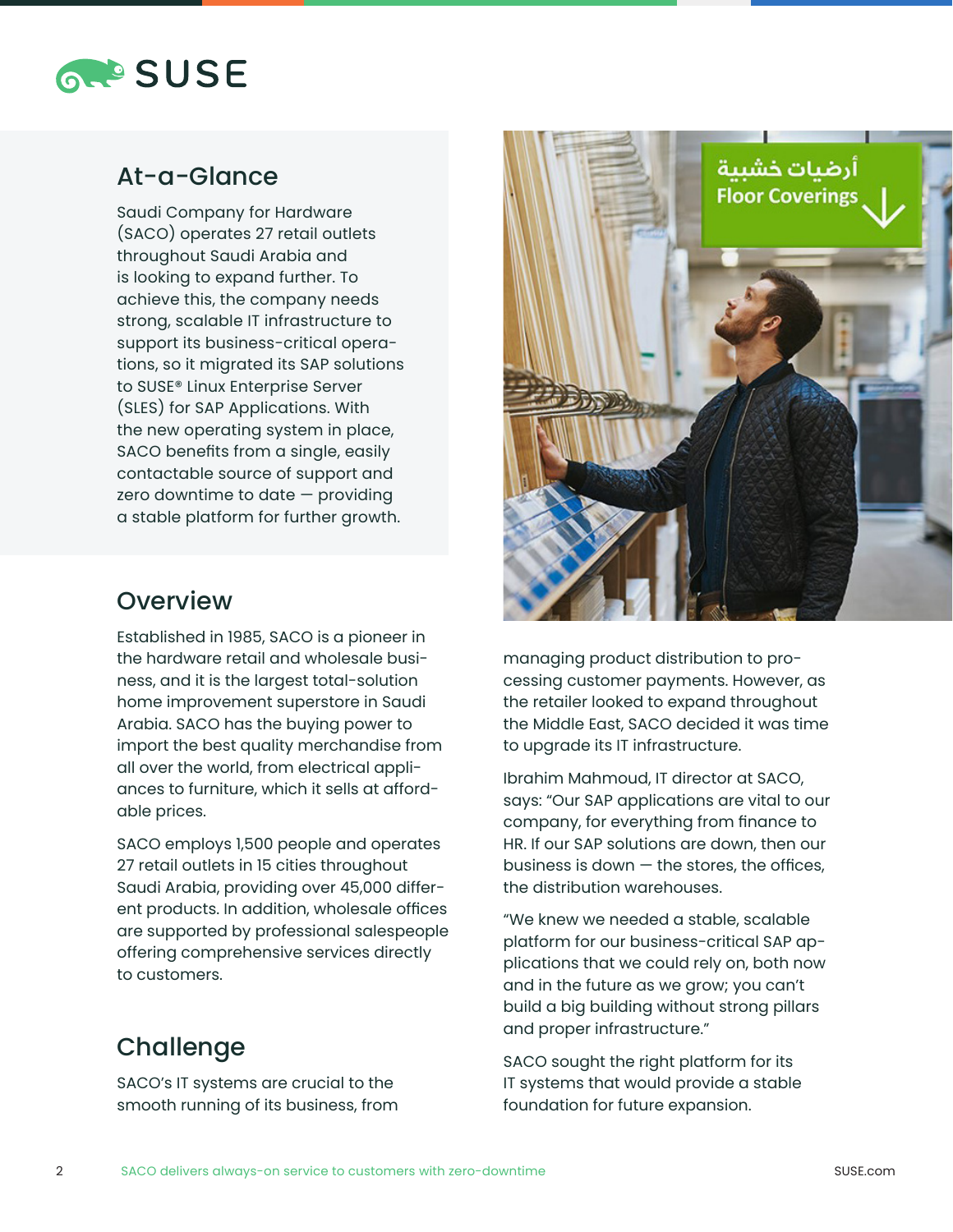

"The solution is so stable that we've had zero downtime since moving to SUSE Linux Enterprise Server for SAP Applications. This enables the entire business to run smoothly. Whenever customers want to visit a store or make a transaction online, they can, because everything's working well on the backend."

> **IBRAHIM MAHMOUD**  IT Director **SACO**

#### Solution

Requiring a scalable, high-performance operating system, SACO chose to migrate its SAP applications to SLES for SAP Applications running in a virtualized environment.

"As users of SAP applications, SLES for SAP Applications was our first choice," says Mahmoud. "We received some goodvalue propositions from other companies, but there was no doubt in our minds that SUSE was the right option.

"The key factor for us was the close strategic relationship between SAP and SUSE. SLES for SAP Applications is purpose-built to support SAP solutions in a way that other platforms aren't. What's more, SLES has a first-rate reputation as the leading Linux distribution for enterprise organizations running SAP solutions."

SLES for SAP Applications is performanceoptimized and configured to provide the best possible support for SAP applications, and it's regularly updated as SAP releases new versions of its products. The solution also provides superior performance and reliability.



Mahmoud says: "As an IT director, I am always looking for security and stability, and SLES for SAP Applications more than delivers on these measures. Since the implementation, we've had zero downtime.

"In addition, the SUSE team provides great support. Whenever issues do arise and we need help, they deliver an almost instantaneous response. They also provide training sessions so that our people can scale up their skills and learn more about the operating system  $-$  any new function-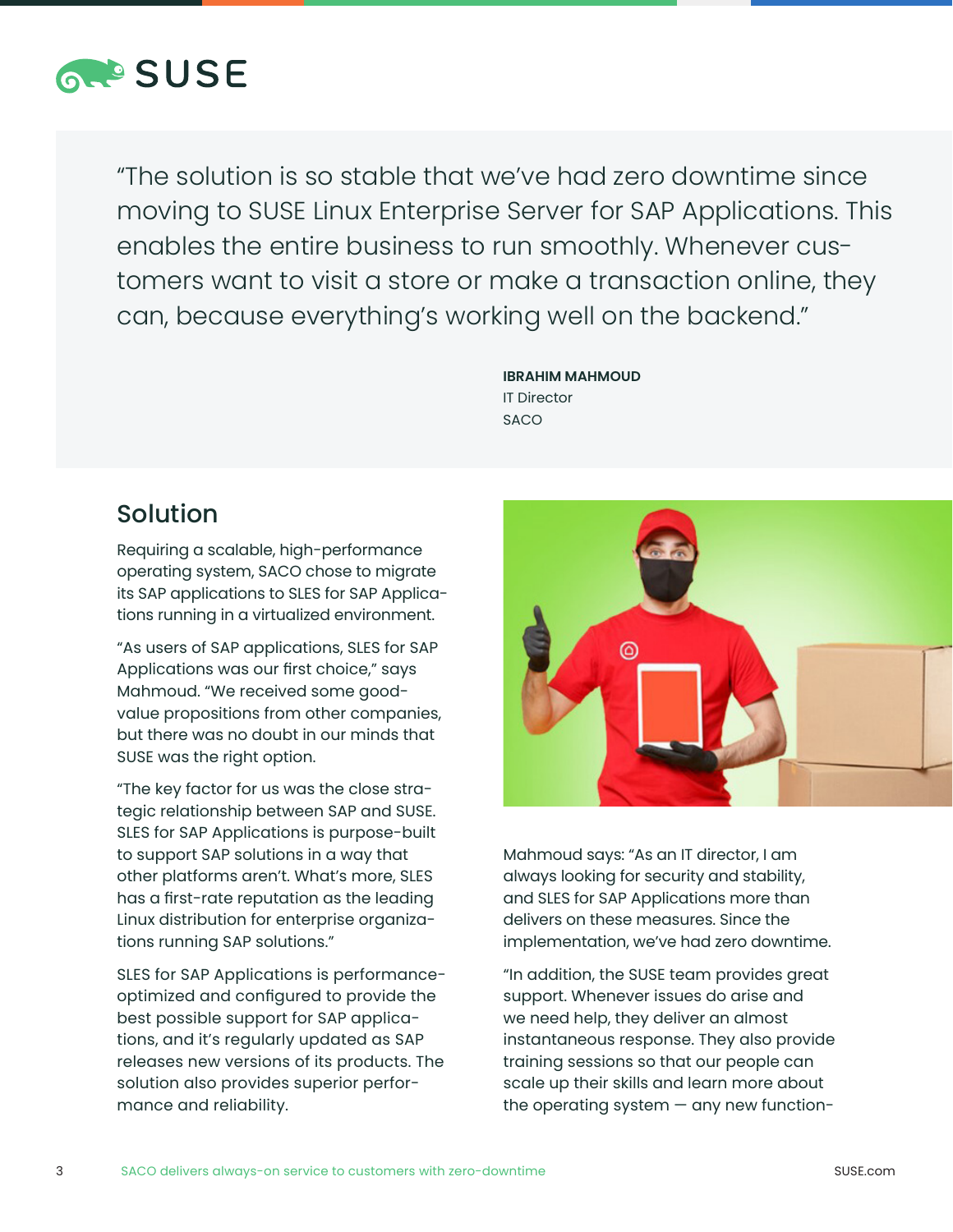

"Thanks to SUSE Linux Enterprise Server for SAP Applications, we're getting the proper IT quality and support that our business needs to run smoothly — now and as we expand in the future."

> **IBRAHIM MAHMOUD**  IT Director SACO

alities, how it can help the business, how it can offer more control and scalability."

#### Results

With SLES for SAP Applications supporting its SAP environment, SACO's IT infrastructure is running smoothly and ready for the company's strategic expansion plans.

"Thanks to the strong partnership between SUSE and SAP, we have a single, easily contactable source of support so any issues are quickly sorted out," says Mahmoud. "And thanks to the stability of the platform, we don't have to spend as much time installing patches or doing upgrades, so we can focus on more value-added tasks.

"Indeed, the solution is so stable that we've had zero downtime since moving to SLES for SAP Applications. This enables the entire business to run smoothly. Whenever customers want to visit a store or make a transaction online, they can, because everything's working well on the backend."

Furthermore, the stability of the SUSE solution benefits business processes such as auditing and decision-making.



"SACO is a publicly-listed company, so we need to have reliable auditing processes," says Mahmoud. "If required, I can prove that our IT systems haven't suffered from any instability or downtime that could affect reports. Reliable reporting processes also help the management team to make the best decisions.

"Thanks to SLES for SAP Applications, we're getting the proper IT quality and support that our business needs to run smoothly — now and as we expand in the future."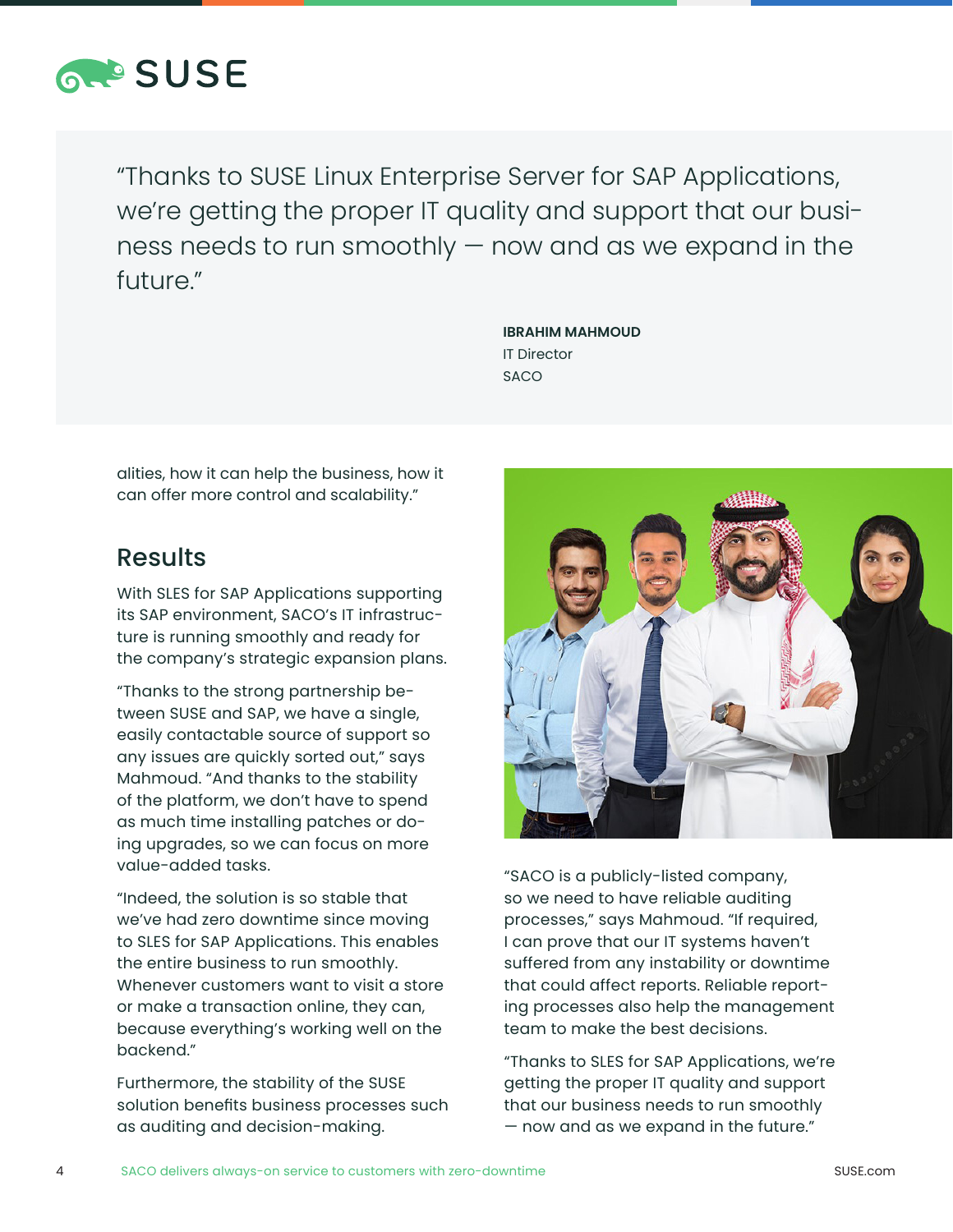

#### Benefits

- Zero downtime since the solution was implemented.
- Staff can focus on value-added tasks instead of patches and upgrades.
- Provides a stable foundation for reliable processes and future business expansion.

#### Find out how SUSE can help you become an innovation hero!

- Sales-Inquiries-APAC@suse.com
- Sales-Inquiries-EMEA@suse.com
- Sales-Inquiries-LATAM@suse.com
- Sales-Inquiries-NA@suse.com